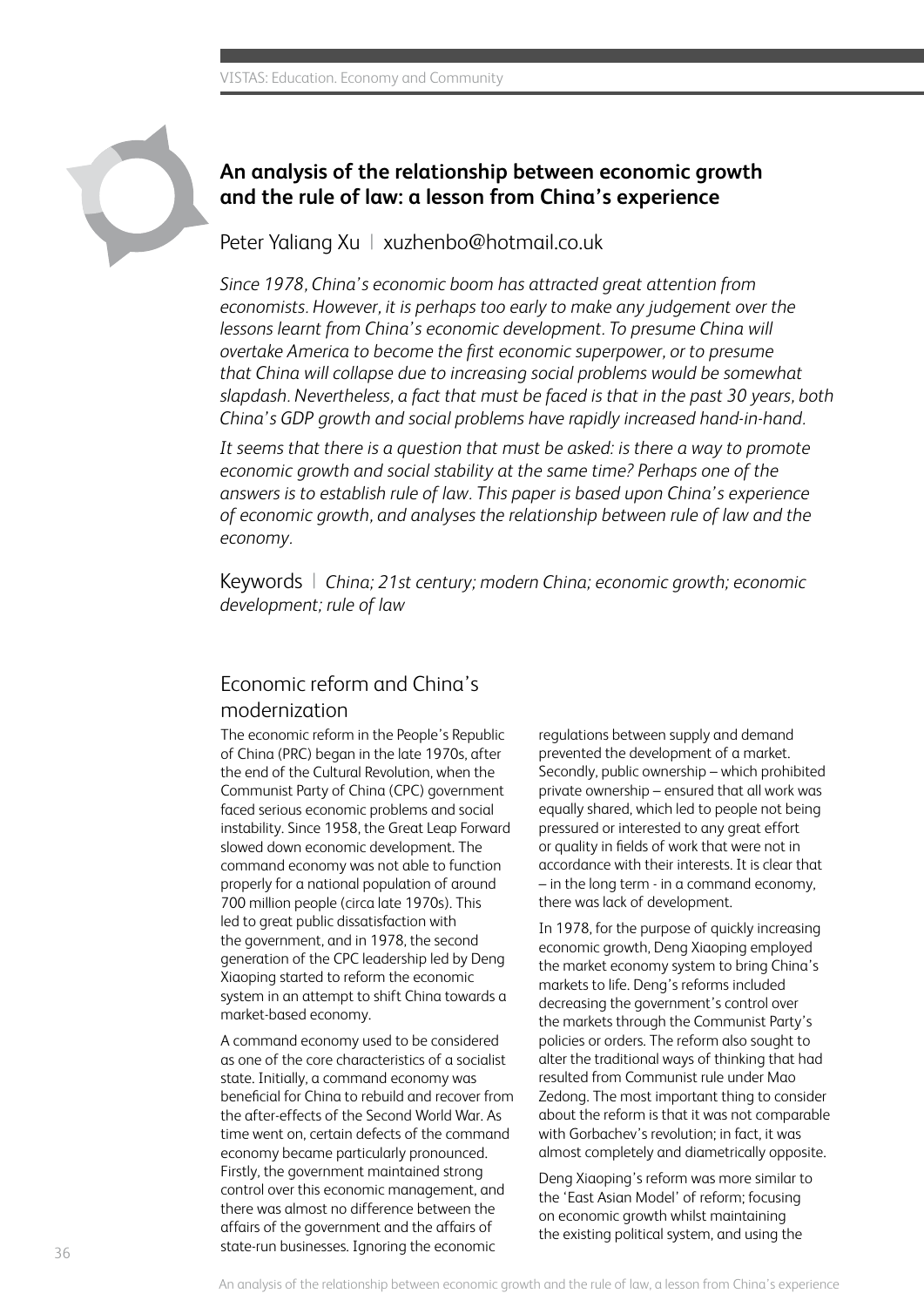government's authority to provide a catalyst for development. In fact, maintaining the Communist Party's status and increasing China's social welfare were the most fundamental goals of the economic reform. Over three decades, China enjoyed significant achievements since the economic reform began. The restructuring of the economy and resulting efficiency gains have contributed to a significant increase in GDP since 1978 (see Figure One). In China in 1978 this was only RMB 379 per capita (considering inflation, in real terms this is about RMB 471.6 in 2007). In 2007 GDP per capita increased to RMB 17,909. In real terms, Chinese wealth has increased forty fold between 1978 and 2009. The economic growth rate since 2003 has generally stabilised at around 8%.

# Figure One - Changes of wealth in China from 1978 to 2007

#### GPD per capita (RMB) in China



Real annual growth rate (%)



Put into an international context using a Purchasing Power Parity (PPP) basis, in 2009 China stood as the second-largest economy in the world after the United States of America (see Table One). However, in per capita terms China is still lower-middle income class and nearly seven times lower than the United Kingdom. (See Table Two).

# Table One - GDP rank in 2009 (purchasing power parity)

|                |                   | United States \$14,260,000,000,000 2009 est. |           |  |
|----------------|-------------------|----------------------------------------------|-----------|--|
| $\overline{2}$ | China             | \$8,789,000,000,000                          | 2009 est. |  |
| 3              | Japan             | \$4,137,000,000,000                          | 2009 est. |  |
| 4              | India             | \$3,560,000,000,000                          | 2009 est. |  |
| 5              | Germany           | \$2,811,000,000,000                          | 2009 est. |  |
| 6              | United<br>Kingdom | \$2,149,000,000,000                          | 2009 est. |  |

#### (Sources: CIA, 2009a)

## Table Two - GDP per capita rank in 2009 (purchasing power parity)

| 11  | <b>United States</b> | \$46,400 | 2009 est. |
|-----|----------------------|----------|-----------|
| 34  | United<br>Kingdom    | \$35,200 | 2009 est. |
| 102 | World                | \$10,500 | 2009 est. |
| 128 | China                | \$6,600  | 2009 est. |

(Sources: CIA, 2009b)

## Table Three - Exports rank in 2009

|                | China                   | \$1,194,000,000,000 | 2009 est. |
|----------------|-------------------------|---------------------|-----------|
| l 2            | Germany                 | \$1,121,000,000,000 | 2009 est. |
| ੨              | United<br><b>States</b> | \$994,700,000,000   | 2009 est. |
| $\overline{4}$ | Japan                   | \$516,300,000,000   | 2009 est. |
|                | France                  | \$456,800,000,000   | 2009 est. |

(Sources: CIA, 2009c)

2008, Figures produced by Dr Peter Yaliang Xu)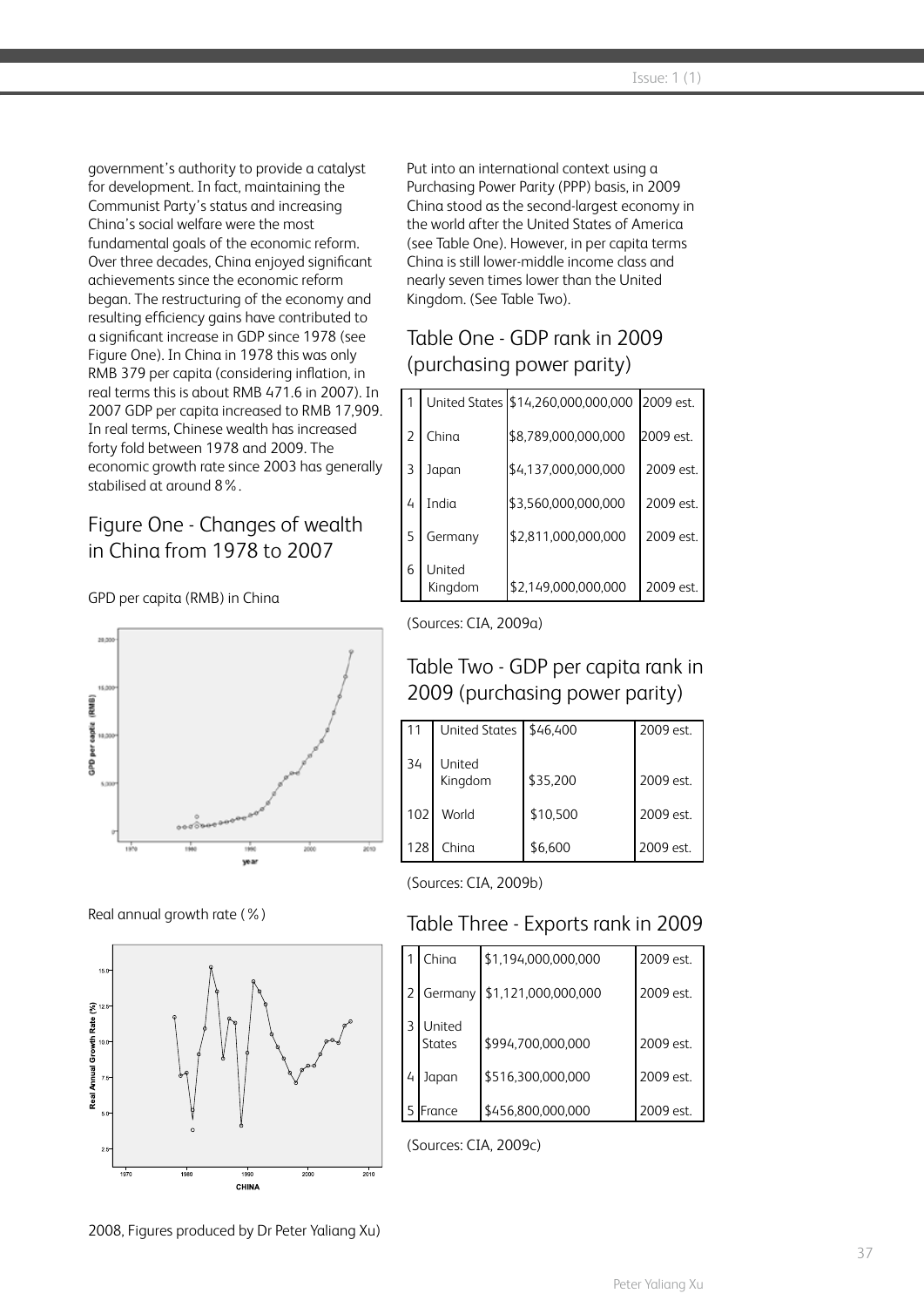China's economy has changed from a centrally-planned system that was largely closed to international trade to a more market-oriented economy that has a rapidly growing private sector and is a major player in the global economy. China was noted in the *Foreign Direct Investment Magazine* (Anderson, 2008) as, "the most attractive destination for foreign investment ahead of both Eastern and Western Europe", and already the largest country in exporting goods (see Table Three above). In 1978, there were almost no privately-owned companies. In 2007, privately-owned companies constituted 69% of China's economy (Chen, 2007). It is clear that after 30 years of Deng Xiaoping's reform, a form of market economy has been established and accepted in Communist China by the majority of Chinese people. Today, the sprawling modern cities of China demonstrate that Mao's age is a distant memory and very unlikely to return. However, new social problems have emerged following the economic boom, such as disputes between the government and people. The reform of agriculture brought 70% of the Chinese population out of poverty, but since China began economic reform in the urban cities, their development quickly surpassed that of rural areas. The gap between rich and poor citizens has increased significantly. Urban development has disrupted social harmony as old ideas have been challenged by the very visible and material benefits brought by the market economy.

In 2008, China held the Olympic Games, which are normally considered to be a privilege of developed countries. On another hand, the Sanlu milk scandal gave a very bad image of China around the world. In fact, there are two completely opposite views of today's China: one is of a high-tech, modern, developed and cultured economic powerhouse, and the opposite is of a centralised, oppressive state with a lack of human rights and democratic freedoms.

In fact, *"comparing China to much wealthier countries, leads to the unsurprising conclusion that China has more problems: there are more deviations from the rule of law, government institutions that are weaker, less efficient and more corrupt; and citizens enjoy fewer freedoms while living shorter and more impoverished lives…[However], China's performance across a range of variables from economic performance to elimination of poverty to the establishment of a functional legal system and government institutions* 

*is on a whole demonstrably superior to the performance of most African, Middle Eastern and Latin American countries."* (Peerenboom, 2007, pp. 11, 20)

Clearly, China is still a developing country; there is significant 'breathing room' for the economy to develop. However, increasing social problems have hindered further economic development. For example, "the number of official recorded protests rose to high levels … from approximately 10,000 'mass incidents' in 1994, in the words of the [Chinese] Ministry of Public Security to 74,000 in 2004, before declining to approximately 80,000 in 2005 and 2006 " (Perry and Selden, 2010, p. 26). Increasingly social instability has attracted great attentions of the CPC's leadership. As a result of this, a new dominant ideology serving as the guiding direction of social development - known as the 'Construction of Socialist Harmonious Society' (Social Harmony) - has been introduced by the fourth generation of the leadership of the Communist Party of China (CPC). The concept of building social harmony, according to President Hu Jintao (2006) is to provide for "...the needs of the development of democracy, the rule of law, justice, sincerity, amity and vitality as well as a better relationship between the people and the government and between man and nature."

Therefore, it seems that China will take further account of not just economic reform towards market economy, but an overall social reform that could continue increasing economic growth and as the same time could also promote a balanced overall social harmony and general stability. Furthermore, as highlighted in President Hu's above speech, China's social reform projects have included the development of "rule of law and justice". Therefore, it seems that after decades of economic boom, Chinese government has acknowledged that, perhaps there is a significant mutually reinforcing relationship between rule of law and economic development.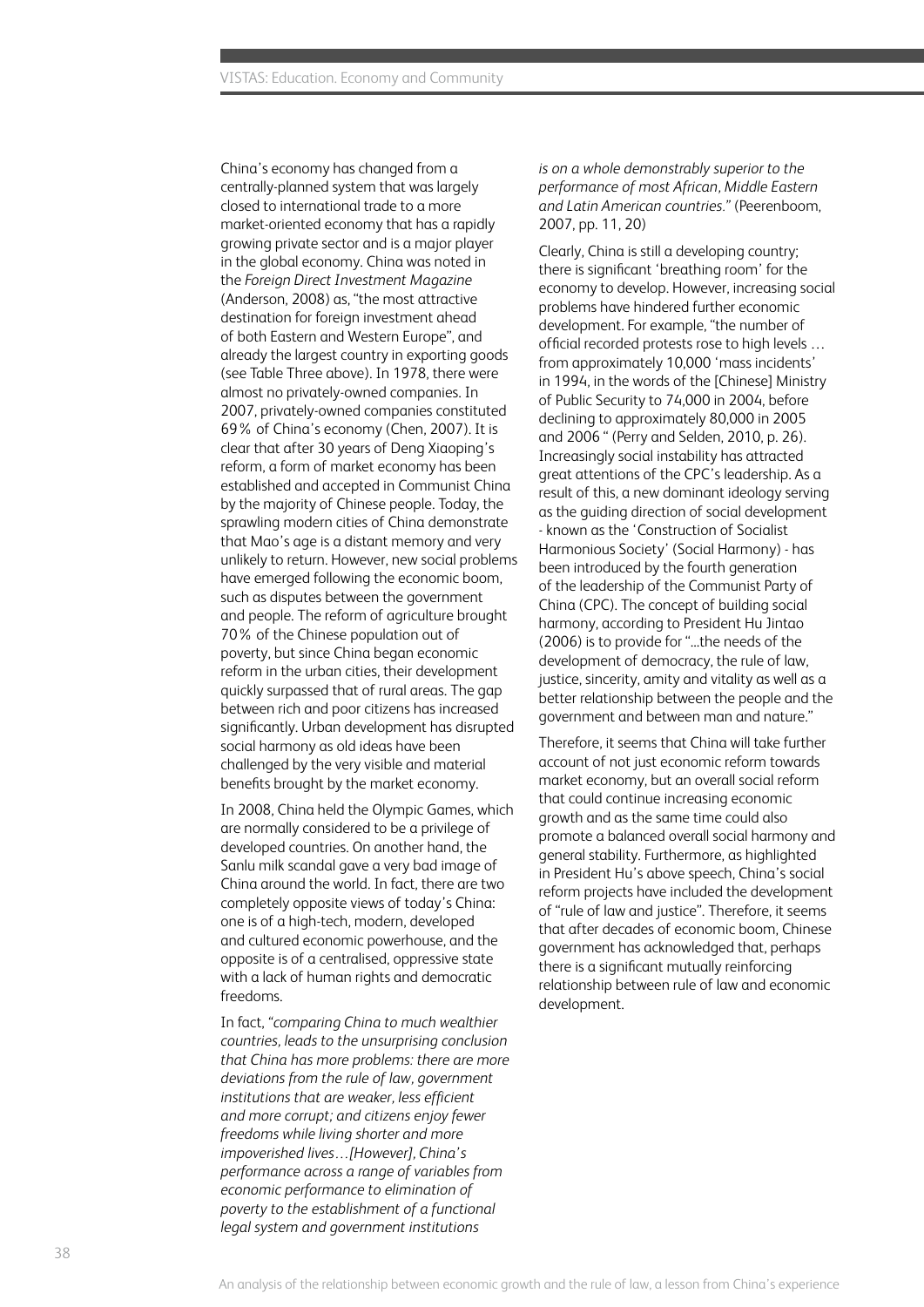## Is the rule of law important for economic development?

Economic reform has been taking place for 30 years; China is largely out of poverty but is also far from being wealthy. In the past few decades, many Chinese and Western legal scholars (e.g. Professor He Weifang, Jiang Pin, Professor Peerenboom, Selden etc.) have suggested that the CPC should take serious steps towards deeper and further political and legal reform with the aim of increasing the level of judicial independence and rule of law. Part of the reason given is that there appears to be a significant relationship between rule of law and economic growth. Historically, the idea of rule of law is generally considered to safeguard individual rights, private property, liberty and equality.

In fact, in the past few decades the idea of rule of law has become widespread. Some scholars believe rule of law "has become the motherhood and apple pie of development economics" (Anonymous, *The Economist,* 2008, p. 95), noting that rule of law is held to be not only good in itself, because it embodies and encourages a just society, but also is a cause of other good things, especially economic growth. Brian Tamanaha once stated that, "no other single political ideal has ever achieved global endorsement" *(*at St John's University, New York, quoted by Anonymous in *The Economist,*  2008, p. 95). Clearly, there is an affiliation between rule of law and economic growth and this relationship is ever significant in the global era. The World Bank rule of law index has provided evidence (see Figure Two) that there is a mutually reinforcing relationship between rule of law and social wealth.

## Figure Two - Rule of law rank and GDP per Capita



*(*Rule of law data Sources: World Bank Aggregate Governance Indicators 2007; GDP data sources: CIA the World Fact Book 2007, Figures produced by Xu.) From the distribution of the dots on the above graph, it is difficult to ascertain a clear relationship between rule of law and GDP per capita. However, if we apply linear regression to the graph we can see there is some evidence of a proportional increase in social wealth together with rule of law.

There is a common similarity amongst the countries or jurisdictions ranking in the top quartile on the World Bank's rule of law index: developed, wealthy economies. North America, Western Europe, Australia, Israel, five East Asian countries and regions - Singapore, Japan, South Korea, and China's two special administrative regions: Hong Kong and Macao – together with Chile, French Guiana and oil-rich Arab countries fill the top ranks of World Bank's rule of law index. The top quartile consists of high or upper-middle income countries. This is considered to be due to the fact that the rule of law and economic developments are closely related, and tend to be mutually reinforcing (Peerenboom, 2007, p. 34). Notwithstanding theoretical arguments for and against the claim that rule of law contributes to economic development, the empirical evidence is surprisingly consistent and supportive of the claim that implementation of rule of law is beneficial for sustained economic development.

In the past three decades, China's economic growth has drawn the most attention. Yet, concurrent with economic development, China has speedily increased its legislation agenda; vast numbers of laws pertaining to economic development have been adopted. There were very few laws before 1978 in China. By the end of 2007, 229 acts had been passed by the NPC, 600 national administrative regulations had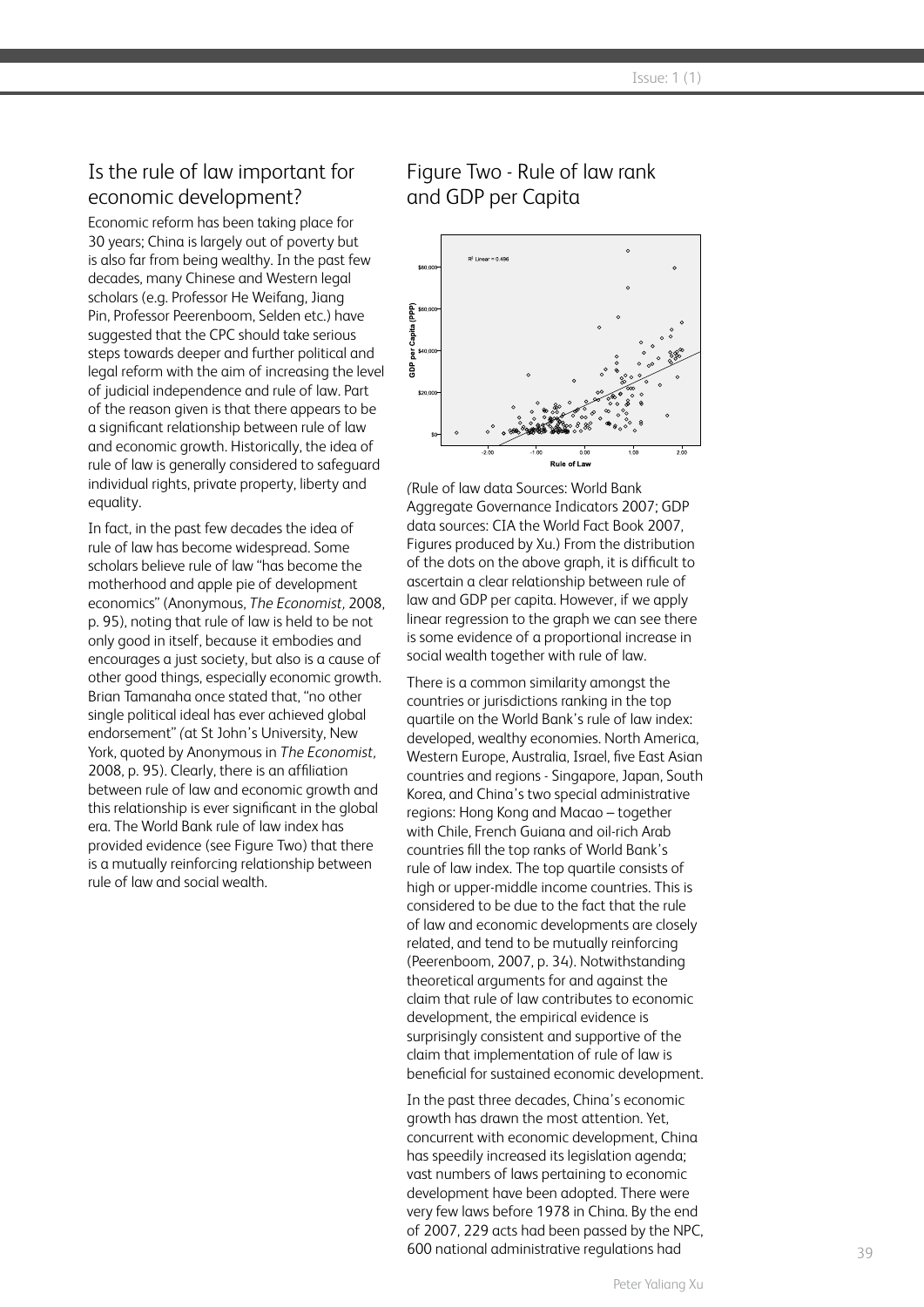been adopted by the central government, and over 7,000 local acts had been passed. Out of 229 parliamentary acts, 105 acts were adopted between 2003 and 2007. Since 1982, the State Constitution has been amended four times (1988, 1993, 1999 and 2004). Notably, in 1999 for the first time the constitution added the term 'rule of law' and in 2004 prescribed that the "citizen's legitimate private belongings cannot be impinged".

However, the "rule of law in economic development in China is frequently underestimated due partly to the tendency to elide rule of law with democracy and a liberal version of rights that emphasizes civil and political rights" (Paul, 2003, p. 310). The Chinese political regime is not considered to be democratic, and the Chinese legal system is considered to possess insufficient protection for civil and political rights. In addition, China's economic growth has generally not provided protection of economic interests and the facilitation of economic transactions. In other words, China does not seem to have great economic freedom.

Economic freedom includes the protection of the value of money, free exchange of property, a fair judiciary, few trade restrictions, labour market freedoms, and freedom from economic coercion by political opponents (Peerenboom, 2007, p. 34). It seems that there is still a room for further development in the aforementioned greas in China. It also follows that for further economic development, a better legal system is likely to be required. In fact, the World Bank rule of law index demonstrates that countries with better legal systems tend to have higher growth and more wealth, and vice versa. Some scholars note that the relationship between rule of law and economic growth also appears to be non-linear (Kurczewski and Sullivan, 2002, pp. 218-2). In order to provide a more detailed understanding of this relationship, I decided to separate countries into different groups of 'rule of law' ranks and then compare them with their position in economic ranks, and use the Chi-Square test to see the P value, and work out whether or not such a relationship is significant.

The World Bank divides nations into four different groups for economic difference. The groups are (by 'atlas method', according to 2007 GNI per capita): low income, \$935 or less; lower-middle income, \$936 to \$3,705; upper-middle income, \$3,706 to \$11,455; and high income, \$11,456 or more. The World Bank Aggregate Governance Indicators 1996-2007 measure nations' rule of law status.

The statistical compilation of a nation's rule of law position is between -2.5 to +2.5, with the higher value indicating greater rule of law. I divided nations into four groups in accordance their rule of law figure. The groups are: Low rule of law country, less than -1; lower-middle rule of law country, between -1 and 0 (including -1); upper-middle rule of law country, between 0 and 1 (including 0): high rule of law country. over 1 (including 1). Table Four illustrates how the two ranks – rule of law and economy – correlate with each other.

#### Table Four - Relationship between rule of law and economy

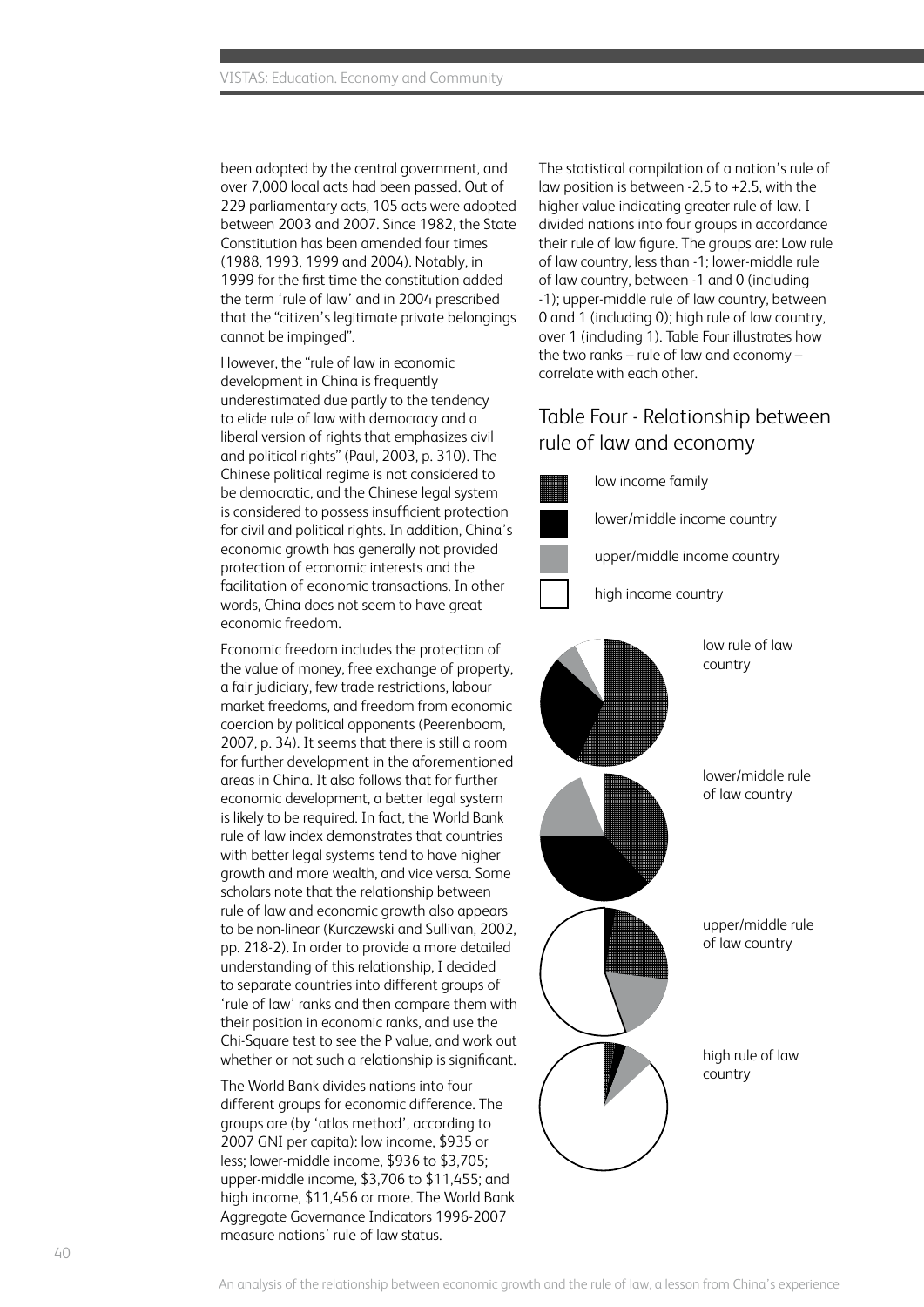$\sqrt{10}$  Issue: 1 (1)

Status \* classification cross tabulation

#### Count

|        |                                          | Low income countries | Lower middle income countries | Upper middle income countries | High income countries Total |     |
|--------|------------------------------------------|----------------------|-------------------------------|-------------------------------|-----------------------------|-----|
| Status | Low rule of<br>law countries             | 19                   | 10                            | 2                             |                             | 33  |
|        | Lower middle<br>rule of law<br>countries | 28                   | 31                            | 17                            | 3                           | 79  |
|        | Upper middle<br>rule of law<br>countries |                      | 15                            | 18                            | 26                          | 60  |
|        | High rule of<br>law countries            |                      |                               | 3                             | 29                          | 34  |
| Total  |                                          | 49                   | 57                            | 40                            | 60                          | 206 |

### Chi-Square Tests

|                              | Value      | df | Asymp. Sig. (2-sided) |
|------------------------------|------------|----|-----------------------|
| Pearson Chi-squared          | 123.530(a) | 9  | .000                  |
| Likelihood Ratio             | 136.619    | 9  | .000                  |
| Linear-by-Linear Association | 81.181     |    | .000                  |
| N of Valid Cases             | 206        |    |                       |

A 0 cells (.0%) have expected count less than

5. The minimum expected count is 6.41.

As the Chi-Square test above shows (Table Four), the P value or asymptotic significance *(Asymp. Sig.)* is 0.000, which is less than 0.050, and therefore proves that the difference is significant.

According to the statistic, the chance for a high rule of law country to enjoy higher income is 29/34 (85.29%). The chance for an upper middle rule of law country to be a high income country is 26/60 (43.33%). The chance for a lower middle rule of law country to be a high income country is 3/79 (3.78%). The chance for a low rule of law country to enjoy high income is 2/33 (6.06%). The chance for a high rule of law country to be a low or lower middle income country is 2/34 (5.88%). The same chance for an upper middle rule of law country is 16/60 (26.67%) and the chance for a lower middle rule of law country to become a low or lower middle income country is 59/79 (74.67%). The same chance for a low rule of law country is 29/33 (87.88%).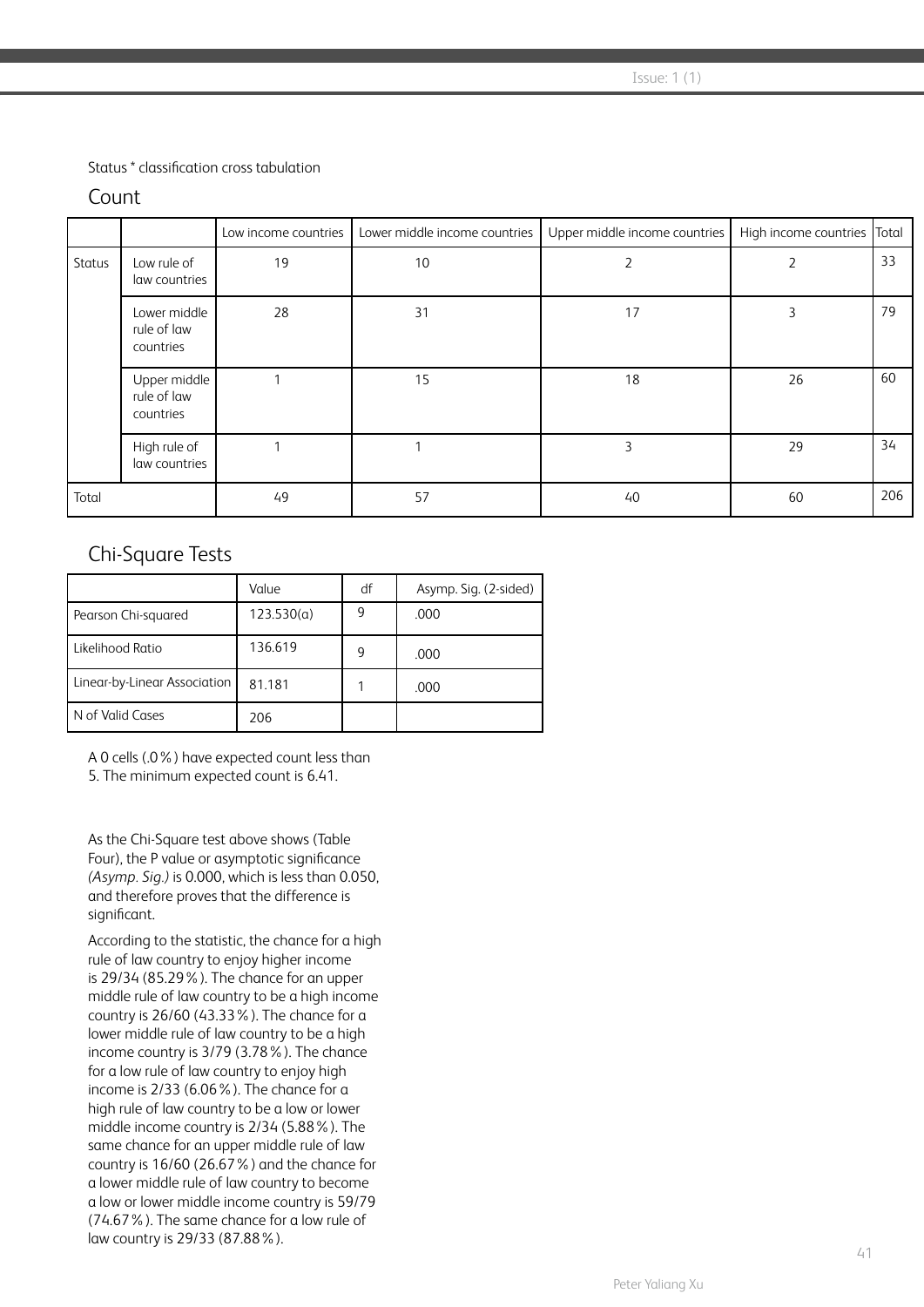Therefore, the chance for a country with a higher rule of law to be a higher-income nation is much higher than for a country that has a lower rule of law. However, it is true that the relationship between rule of law and social wealth is complicated and difficult to define. Despite this, the correlation between relative social wealth and rule of law is undeniable, even if is not proven that they are explicitly interdependent.

Following economic growth, society becomes more complex since a formal legal system that meets the standards of rule of law provides a fair method of solving economic disputes. Moreover, dispute resolution is only one of the economic functions of a legal system. A legal system also creates the basic infrastructure for transactions, including markets, security exchanges, mortgage systems, accounting practices, and so on. In addition, particularly for China, a good legal system can also serve laudable functions other than promoting economic growth; for example, limiting arbitrary acts of government officials and thereby reducing social instability. Another form of evidence that illustrates the relationship between rule of law and economic growth has been provided by China's experience. Following 30 years of economic change, vast numbers of laws have been adopted by Chinese legislators. On one hand, these laws promoted economic growth, but on another hand economic booms demand increasing legislation for more advanced laws.

In fact, following economic reform in China, the role of the judiciary has naturally changed over time and is continuing to change today. Chinese judges no longer fight against the class enemies, but are more likely to act as arbitrary agents, though according to the Chinese constitution, Chinese judges' autonomy is highly limited. Following economic growth, Chinese society has become far more complex than it was in Mao's era. At the same time, increasing legal development requires the law enforcement body – particular the judiciary - to have improved and relevant knowledge to deal with contemporary social matters. Therefore, in 1995, the first adoption of the Judges Act by the National People's Congress (NPC) required aspiring judges to pass an examination before judicial appointment. Following further economic growth, in 2001 the NPC amended the Judges Act to require more qualifications from applicants to judicial vacancies.

Without economic growth and its resultant changes, the NPC would not seek to pass the Judges Act. Conversely, without the Judges Act there may have been more impediments to China's economic growth.

Rule of law is also important for ensuring good governance, and it seems logical to assume that good governance in turn promotes economic growth. For example, unlike China, in many post-communist countries, wellintentioned policies were quickly established, but it soon became clear this was not enough.

*"I was a traditional trade and labour economist until 1992…" says Daniel Kaufmann head of the World Bank's Global Governance Group 2008, "…when I went to Ukraine, my outlook changed. Problems with governance and the rule of law were undermining all our efforts." (The Economis*t, 2008, p. 95).

Perhaps, for economic matters, rule of law may not be as necessary or as significant in poor, rural based countries. However, for matters of governance, such as maintaining political stability, preventing violence, controlling corruption and maintaining effective government, the relationship between such issues and rule of law is much more linear and applies to all large societies (see Figure Three).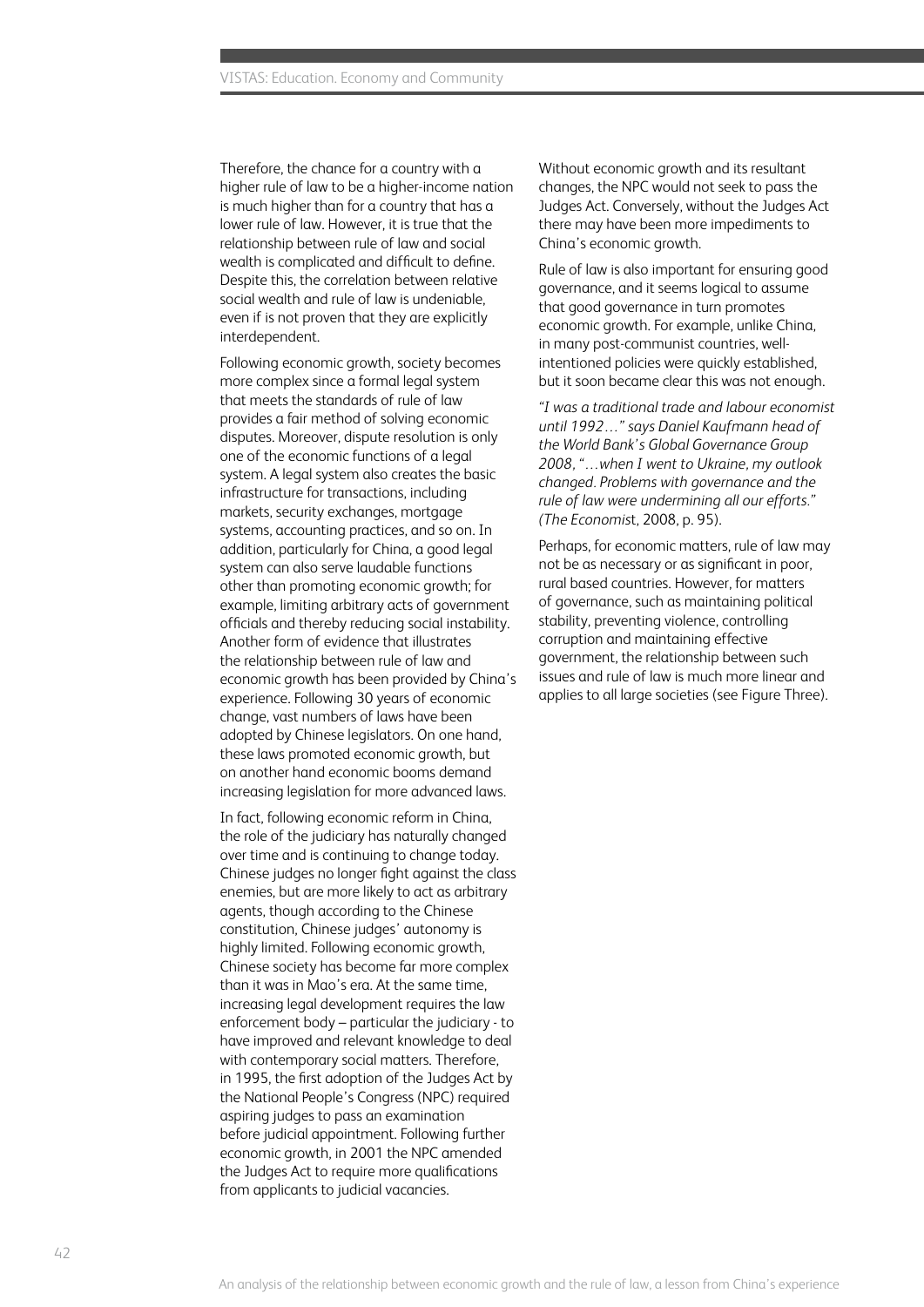$\sqrt{10}$  Issue: 1 (1)

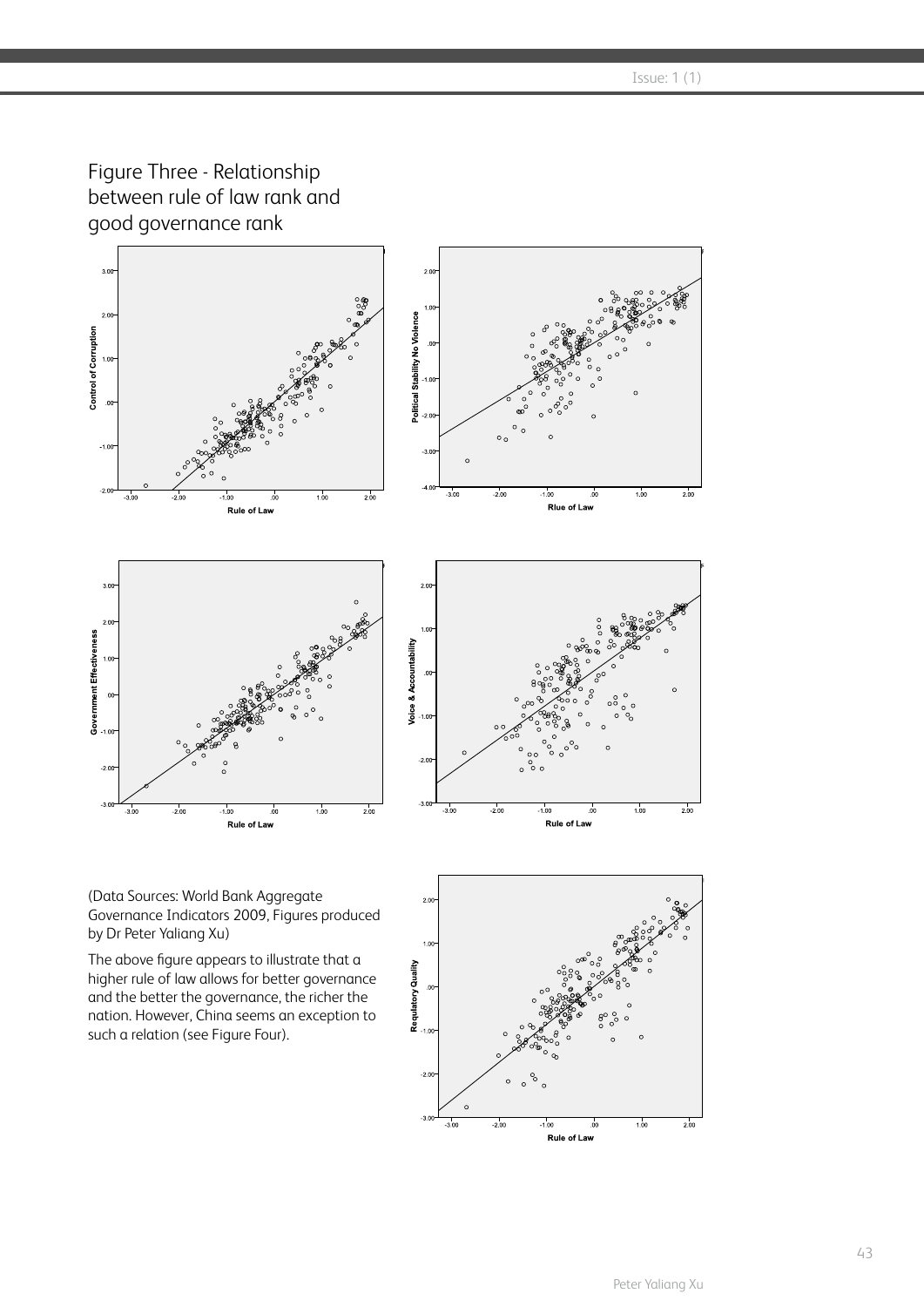



(Data Sources: World Bank Aggregate Governance Indicators from 1996 to 2007, Figures produced by Dr Peter Yaliang Xu)

The above image shows that following significant growth of the economy since 1978, political stability, control of corruption and rule of law in China has decreased. Yet despite this, a reduction in good governance has not damaged the country's economic growth. What does this mean? Perhaps it is because China has a very special system that does not demonstrate such a relationship between rule of law, good governance and economic growth. Or, perhaps the measure of China's good governance index is not very reliable. To complicate matters further, the rule of law agenda has continually expanded in China. As the world's second largest economy (in GDP per capita), China is already part of the global village, and plays a significant role. In this global era, to ensure future economic development, good governance, political stability and civil and human rights, China cannot continue to avoid promoting rule of law.

In fact, the lack of rule of law development is limited by the classic Marxist theory employed in the Chinese constitution. Law is considered by Marxists as a negative element used by capitalists in their rule over the proletariat. Once a proletariat society is established, law

should no longer be necessary. Given this, there is a significant need to develop classic Marxist theory to take account of this perspective. What happened in the USSR has shown that classic Marxist economic ideology – in the long term – fails to increase social wealth. Moreover, a lack of understanding of the notion of law and the concept of the rule of law seems to be the main thrust of Marxist legal theory, including the ignorance of law's economic, political and legal aspects. Marx attempted to show how historically, the rule of law has played an important but negative role in capitalist nations (for example, through land enclosures, confiscations, forced conditions of work, control of population movements). However, the main thrust of Marx's analysis is that – regardless of ideology – a state is not simply the direct servant of the ruling class, (for example, working-class political power and welfare provision have grown considerably since Marx wrote); in fact, in some states, law is rarely capable of being interpreted as the direct expression of the will of a dominant class (Collins, 1982, p. 66), and the state seems more like an institution that emerges to maintain order and stability with the context of the dominant mode of production in a society.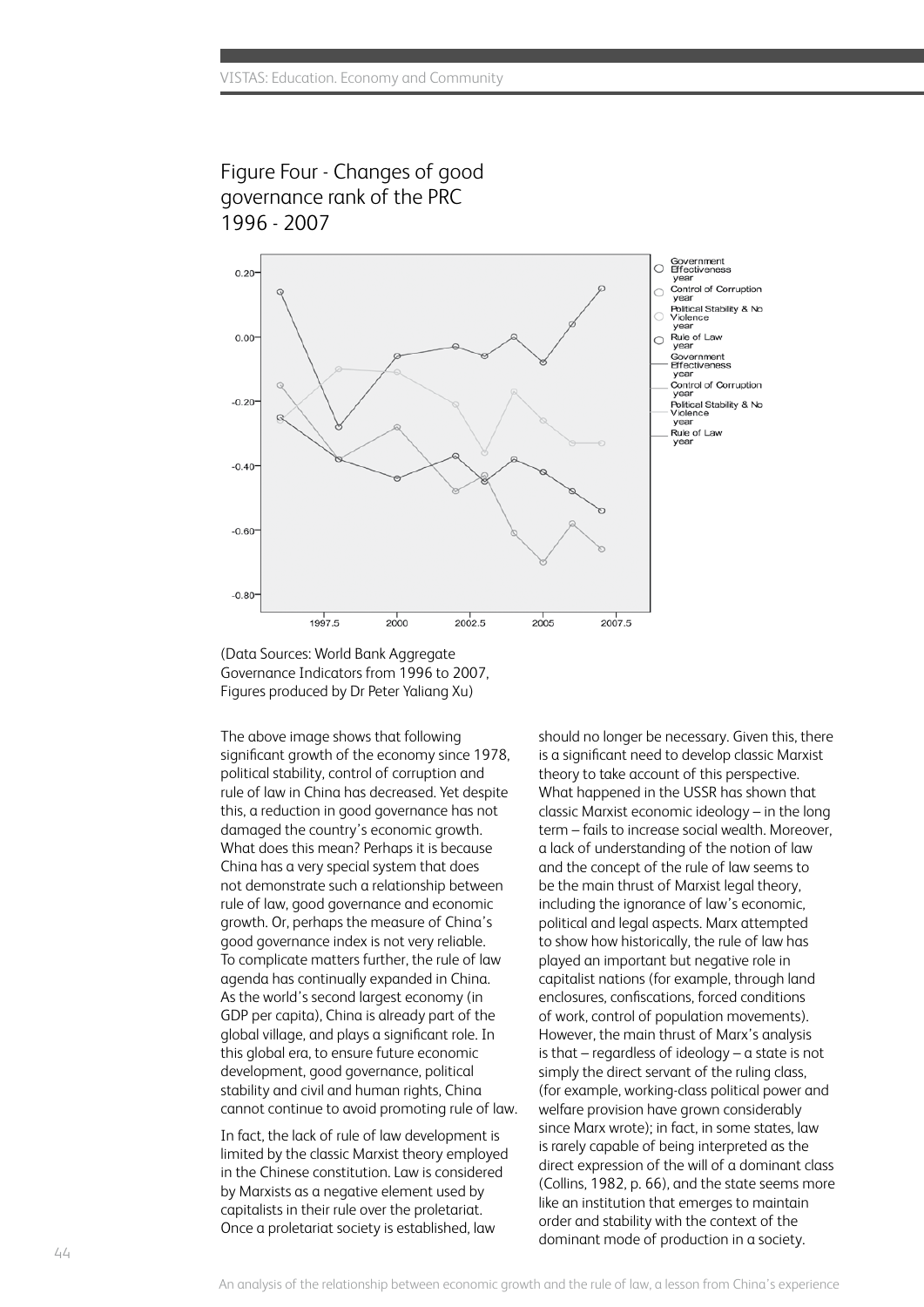It seems there is a difference between rule of law and class power. History has already proven that disputes between people and government will always appear in a state regardless of ideology, and disputes can be resolved in some states, but can also be turned into conflict in others. Conflict theory failed to account for the fact that law does not operate as a purely repressive mechanism in all societies. Therefore, it is necessary to rethink the meaning of the rule of law, especially in nations that are or have been influenced by classic Marxist theory.

The core difference between rule of law and class power is given by E P Thompson (1985, p. 263) when he stated that,

*'...most men have a strong sense of justice, at least with regard to their own interests. If the law is evidently partial and unjust then it will make nothing, legitimize nothing; contribute nothing to any class's hegemony.'*

Of course, the ruling class may attempt to protect their own interests through the law. However, law should clearly stipulate that it applies equally to all citizens, and therefore cannot appear to the public to favour only the ruling class. Hence, the law must not only have an effect on normal individuals, but also produce the same effect on the people who made the law. Therefore, the "law" whether in capitalist or socialist states - as a body of rules –will only be respected and followed by the people if it has been applied with logical criteria, with reference to standards of universality, justice, impartiality and equity.

In fact, the effect of law, from its occurrence and operation throughout the history of the human race, has had at least two very clear effects on nations and people. On one hand, many nations have collapsed because unjust laws forced people to resort to violence against the state (this happened particularly under the dominance of Confucian theory in Imperial China and the Kingdom of Korea where both countries endured revolutions which marked complete changes of dynasty). On another hand, many nations prevented this from occurring with just laws. This can be evidenced in the United Kingdom whereby the rule of law was steadily increased over a long period of time, staving off the threat of a revolution which was commonplace in many other parts of Europe during the 18th century (e.g. see E.P. Thompson's work *Whigs and Hunters*, 1985).

Consequently, law cannot only be defined by classic Marxist theory that law simply equates to class power, but rather requires a more complex and perhaps contradictory understanding. In fact it is more likely that law is a sword that cuts both ways; one side can 'harm' the government, preventing arbitrariness, and the other side can 'harm' the people by implementing law which will legitimatize government. Therefore, the rule of law serves the need for the security of economic transactions and the general conditions of individual liberty. But, at the same time, it also serves the technical and ideological needs of the state and more generally, the efficient structuring of power. E P Thompson analysed 18th century England, challenging the classic Marxist assumption that rule of law is a negative element serving the objective of class control. E P Thompson (1985, p. 266) noted that:

*'…the rule of law itself, the imposing of effective inhibitions upon power and the defence of the citizen from power's all-intrusive claims, seems to me to be an unqualified human good. To deny or belittle this good … is a self-fulfilling error, which encourages us to give up the struggle against bad laws and class-bound procedures, and to disarm ourselves before power.'*

In Thompson's view, rule of law is an unqualified human good. However, in my view, rule of law has historically played a successful role as a 'human good', furthering social stability.

As the result of the above theoretical analysis, the meaning of the rule of law can be concluded as the English jurist A. V. Dicey formulated in the late nineteenth century. The most celebrated conception of the rule of law involves three elements: firstly, the absolute supremacy of law over arbitrary power, including wide discretionary powers of government; secondly, that every citizen (particularly, including lawmakers), are subject to the ordinary law of the nation administered in the ordinary courts; thirdly, that rights are based not upon abstract constitutional statements but upon the actual decisions of courts. In this conception, law is regarded as the rules governing all society. Government, no less than citizens, is seen as subject to law. The state can change law freely as it requires, through recognised processes, but the actions of all state servants and agencies are to be subject to law. Thus, if the Chinese government wishes to maintain social stability, the application of rule of law will perhaps be an important contributing factor in doing so. In addition, this would appear to be beneficial for China's further economic development.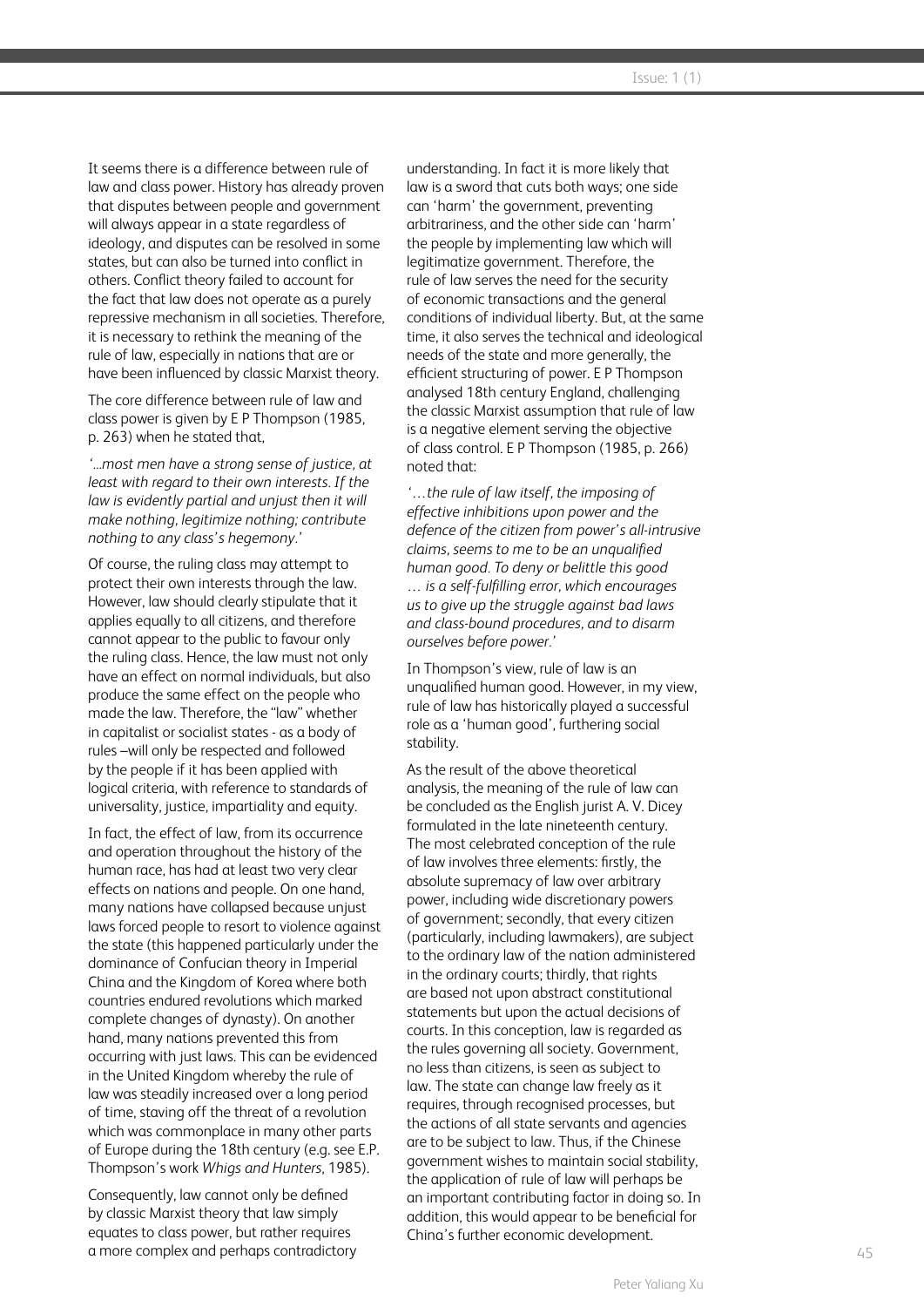### The importance of judicial independence

The rule of law demands that law acts as the primary source of rules governing society. A society with rule of law must consist of at least two core aspects, which are:

- Legal professionalism, and
- Judicial independence

Out of the above two aspects, judicial independence seems to be the most crucial. This is because law is worth little more than the paper it is written on for too many people in China. In fact, most people may never be concerned about the law, until they enter a dispute with other citizens or the government and require a settlement by law. This is why, from many perspectives, adjudication and courts seem to be an obvious and necessary central institution of the legal system. In many people's view, the courts are the primary organs to represent the law, because judgements are passed by judges in the courts. According to this, the courts and the judges must appear as having a necessary level of justice and impartiality, in order to maintain credibility amongst the people. Therefore, judges must appear to the public to be making decisions independently and according to the law, and nothing more. As such, the concept of judicial independence is a keystone of the rule of law.

Judicial independence is an idea that has either internal (or normative) and external (or institutional) aspects. From a normative viewpoint, judges should be autonomous moral agents, who can be relied on to carry out their public duties independent of venal or ideological considerations. Independence in this sense is a desirable aspect of a judge's character. In fact, regardless of the ideology of a nation, similar requirements for judicial independence are normative features of most written constitutions of modern nation-states. However, historically, institutional support is far more important than moral autonomy. This is due to the fact that judges are human and the decisions they must make can have a great influence on people, so it is necessary to provide institutional shields against any possible threats or temptations that might come their way. Judicial independence in this common sense is a feature of the institutional setting within which judging takes place.

According to the above analysis, the principle of judicial independence is the ability of a judge to make a decision on a matter free from pressures or inducements. Furthermore, the institution of the judiciary as a whole must also be independent by being separate from government and other concentrations of public power. "If the judiciary is to exercise a truly unbiased and independent adjudicative function, it must have special powers to allow it to 'keep its distance' from other governmental institutions, political organizations, and other non-governmental influences, and to be free of repercussions from such outside influences." (Kelley, 1990, p. 2)

In order to ensure this occurs, many factors of judicial independence should be considered. As the Justice Thurgood Marshall (1981) of the US Supreme Court once said, "We must never forget that the only real source of power that we as judges can tap is the respect of the people." There is a famous adage: justice must not only be done, but must also be seen to have been done. A court can only be truly accepted as being just if it has the confidence of the public that it is just and fair. "For trials to be regarded as fair it is important that judges are regarded as independent and not subservient to political or other interests" (Davies, et al., 2005 p. 244). In order to inspire confidence from people that justice is being applied independently, judges must not be under the influence of any outside sources (which includes the government, political organisations, non-governmental organisations, state/public companies, private businesses and individuals). To avoid such a perception, judges must have no real or apparent contact with outside sources. If indeed they [judges] had such contact with outside sources, such as a political party, it would appear to be biased in favour of the policies of that party, or, if that party controls the current government, to be biased in favour of the state (Kelley, 1990, p. 5). If a court or an individual judge is subject to, or even appears to be subject to, inappropriate pressure or interference by the executive or administrative arm of government, this is considered to be an inappropriate interference with judicial independence. It must be so in order to limit the formal interaction between the courts and outside sources.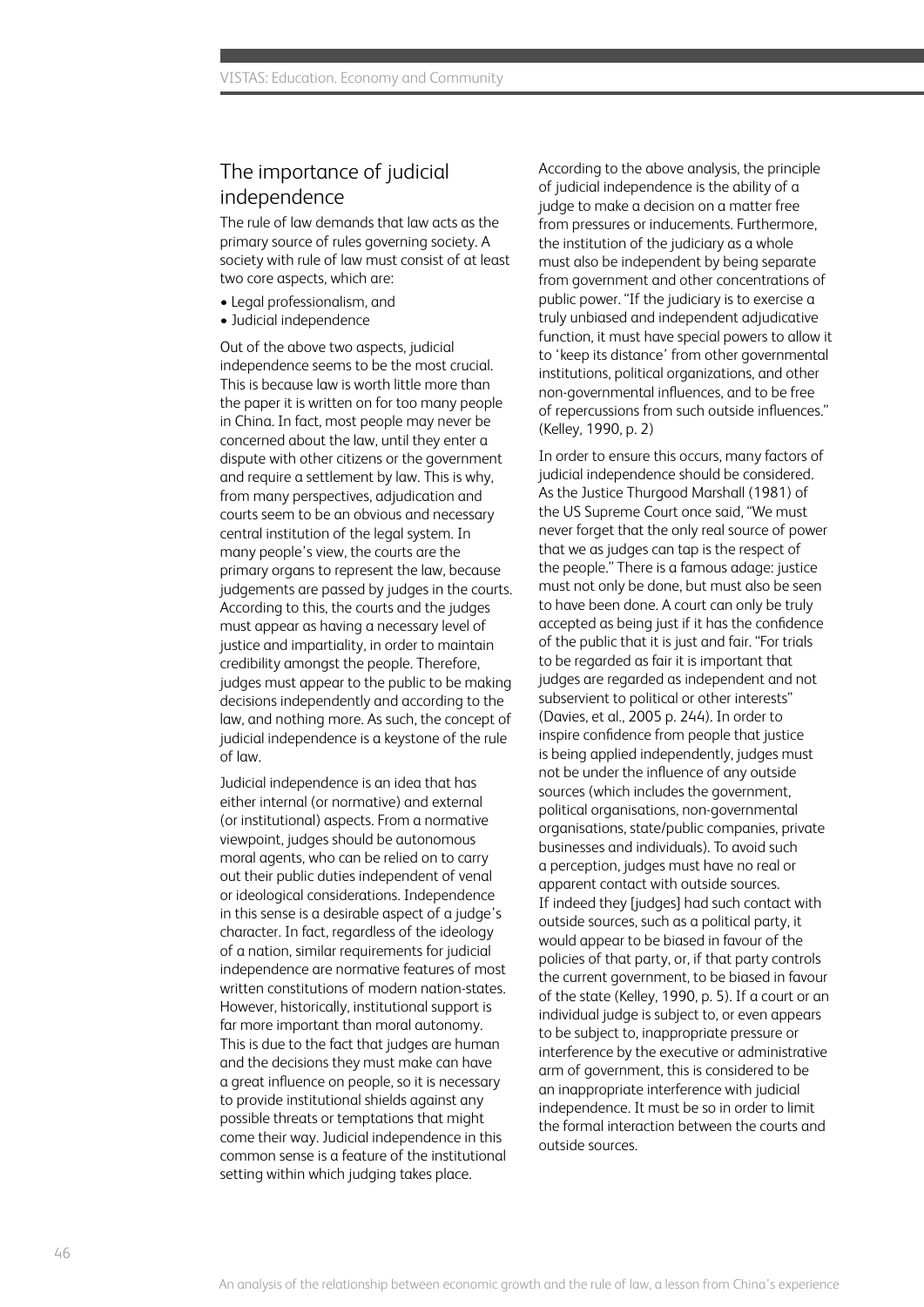The history of the judiciary around the world demonstrates that the greatest danger of interference comes from other government institutions or political parties. This is because it is inevitable that there are some dealings between the courts and the executive branch or the legislative branch for financial and administrative purposes. To standardise the principle of the independence of judiciary, the government should only provide necessary security, finance and administrative support to the courts.

Therefore, according to the principle of judicial independence, the relationship between the government and the courts regarding the above issues is a relationship of support, not control. As such, if the government has the power to set judges' appointments or remuneration, or the power to set courts' administrative methods or operations costs, then the government has effectively set up a connection between itself and the courts. Judges, acting in their own interests must do all they can to acquire more support from the government. As the old proverb goes, 'Don't bite the hand that feeds you'. If courts protect the state-owned companies and government interests, the people will lose their respect for the judges. Judges will then lose their 'power' to find solutions to problems. Without public confidence, society as a whole is at risk of becoming less harmonious and stable.

Therefore, the institutional principle of judicial independence means that judges do not have contact with any other (non-judicial) sources, and particularly with other state institutions in matters which judges are concerned. This represents an idealistic view of complete judicial independence. However, history has shown that it is difficult to completely cut judges' connections with state bodies. Simply writing such a principle into codified law will not necessarily result in an independent judiciary. In fact, no country can claim to have a complete independent judiciary; the subject of real interest is the degree to which the judicial branch is separated from other state powers. However, the characteristics of rule of law are more likely to be established if there is a high level of judicial independence.

#### Conclusion

Currently, in the case of China, the judicial system has improved significantly over the past three decades. However, the constitution establishes judges as belonging to the body of government officials, with lower relative ranks to their legislative and executive counterparts at all levels of the state hierarchy. Furthermore, the judiciary is solely dependent on the wealth of the local government. It has naturally created very close contact between the judiciary and the local authority. The level of judicial independence in China is not considered to be very high. As such, China's economic boom over the past three decades has not benefited much from the actions or role of the judicial system. It is therefore possible that China's future economic growth may require more considerations towards judicial independence, by increasing the separation between the judicial branch from the other state branches, as well as establishing an independent means of remuneration for judicial staff.

Thus the relationship between rule of law and economic growth can be an arguable and complicated issue. China's experience seems to illustrate that economic boom may not necessarily require rule of law as a catalyst. However, lack of rule of law may lead to social problems occurring which may decrease political stability. In fact, no-one can seriously doubt that the rule of law is a significant factor [in economic development], since it is now almost a truism to argue that an honourable justice system, maintained by independent legal institutions, underpins the economic and social advancement of any society. Indeed, it is part of accepted wisdom that judicial independence is central not just to the operation of the rule of law but, more generally, to the good ordering of a society too. Clearly, one of the key challenges that China faces today and in the future is how it can adapt and develop a Marxist-style rule of law and judicial independence.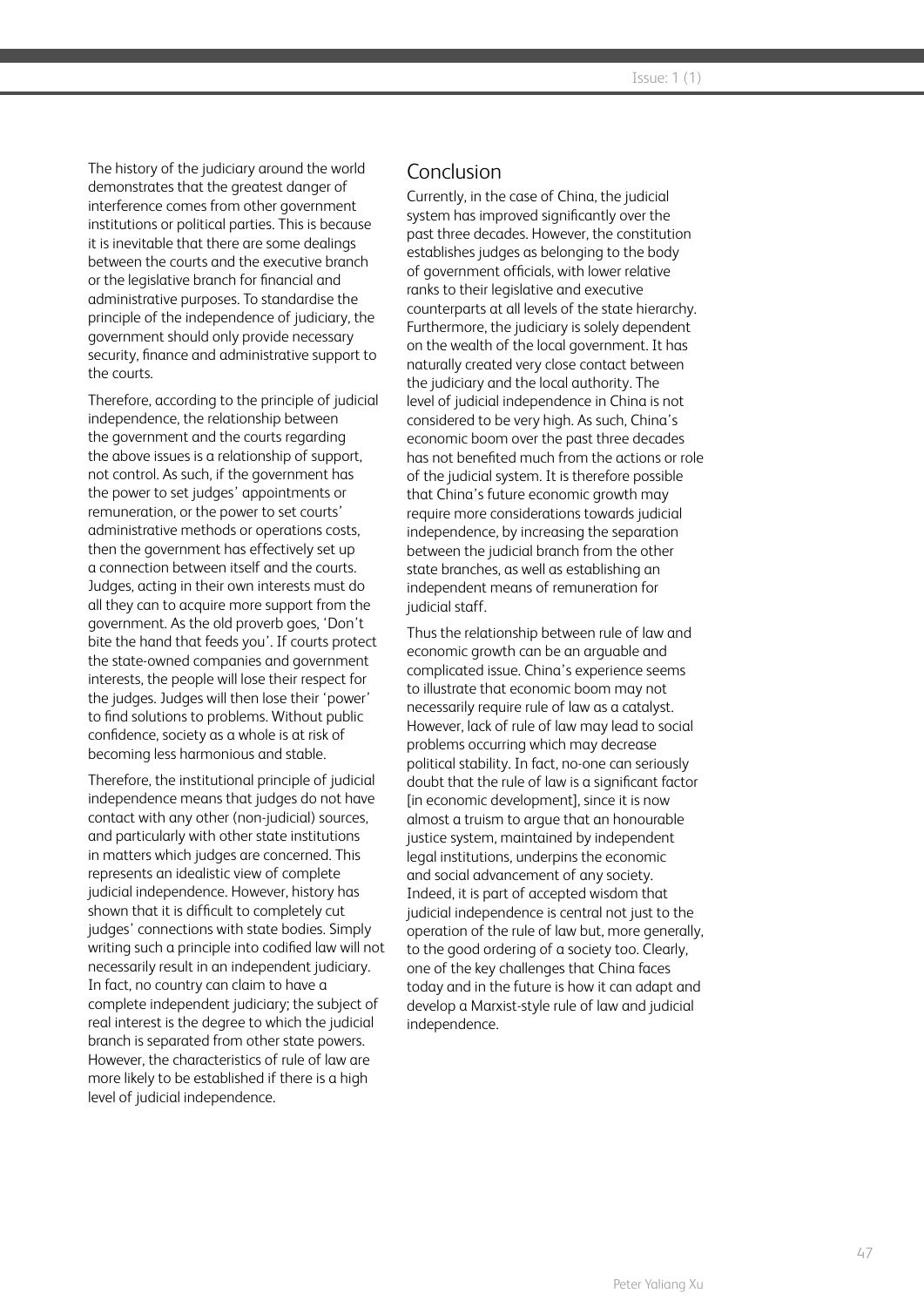#### References

Anderson, S. (2008, June 9). China tops FDI perception list [online]. *Foreign Direct Investment Magazine.*

Available from: <http://www.fdimagazine. com/news/fullstory.php/aid/2415/> [Accessed February 3, 2009].

Anonymous. (2008, March 15). Order in the jungle - economics and the rule of law. *The Economist ,* vol. 386, iss. 8571, p. 95-97.

Chen, Z. (2007, August 4). Development of private economy in 20 years [online]. *China Economic History.* 

Available from: <http://economy.guoxue. com/article.php/13244> [Accessed October 5, 2008].

CIA. (2009a). *World GDP Ranks* [online]. CIA website.

Available from: <https://www.cia.gov/ library/publications/the-world-factbook/ rankorder/2001rank.html?countryName=China &countryCode=chandregionCode=eas&rank=3 #ch > [Accessed April 11, 2010].

CIA. (2009b). *GDP Per Capita Rank* [online]. CIA website.

Available from: <https://www.cia.gov/ library/publications/the-world-factbook/ rankorder/2004rank.html?countryName=China &countryCode=ch&regionCode=eas&rank=128 #ch> [Accessed April 11, 2010].

CIA. (2009c). *World Exports Rank* [online]. CIA website.

Available from: <https://www.cia.gov/ library/publications/the-world-factbook/ rankorder/2078rank.html?countryName=China &countryCode=ch&regionCode=eas&rank=2# ch> [Accessed April, 2010].

Collins, H. (1982) *Marxism and law.* Oxford: Oxford University Press.

Davies, M., Croall, H. and Tyrer, J. (2005) *Criminal justice.* 3rd ed. London: Pearson.

Hu, Jintao. the President of China (2006) *Decision of construction of socialist harmonious society. Beijing.* 

Available from: <http://cpc.people.com.cn/ GB/64093/64094/4932424.html >

Kelley, D. R. (1990) *The human measure: social thought in Western legal tradition*. Cambridge, MA: Harvard University Press.

Kurczewski, J. and Sullivan, B. (2002) *The Bill of Rights and the emerging democracies.* Durham, NC: Duke University Press.

Marshall, T. (1981) *The sword and the robe.*  [online].

Available from: http://www.thurgoodmarshall. com/speeches/sword\_article.htm [Accessed 19 February, 2011].

Paul, J. R. (2003) Do international trade institutions contribute to economic growth? *Virginia Journal of International Law* , 310.

Peerenboom, R. (2007) *China modernizes.* New York: Oxford University Press.

Perry, E. and Selden, M. (2010) *Chinese Society: Change, Conflict and Resistance.* 2nd ed. London: Rutledge Curzon.

Thompson, E. P. (1985) *Whigs and hunters.*  London: Allen Lane.

Xiao, Yang, President of the Supreme People's Court of China from 1998 to 2008 (2004) *Supreme Court annual report.* [online]. Beijing. Available from: <http://news.xinhuanet.com/ zhengfu/2004-10/27/content\_2142744.htm>